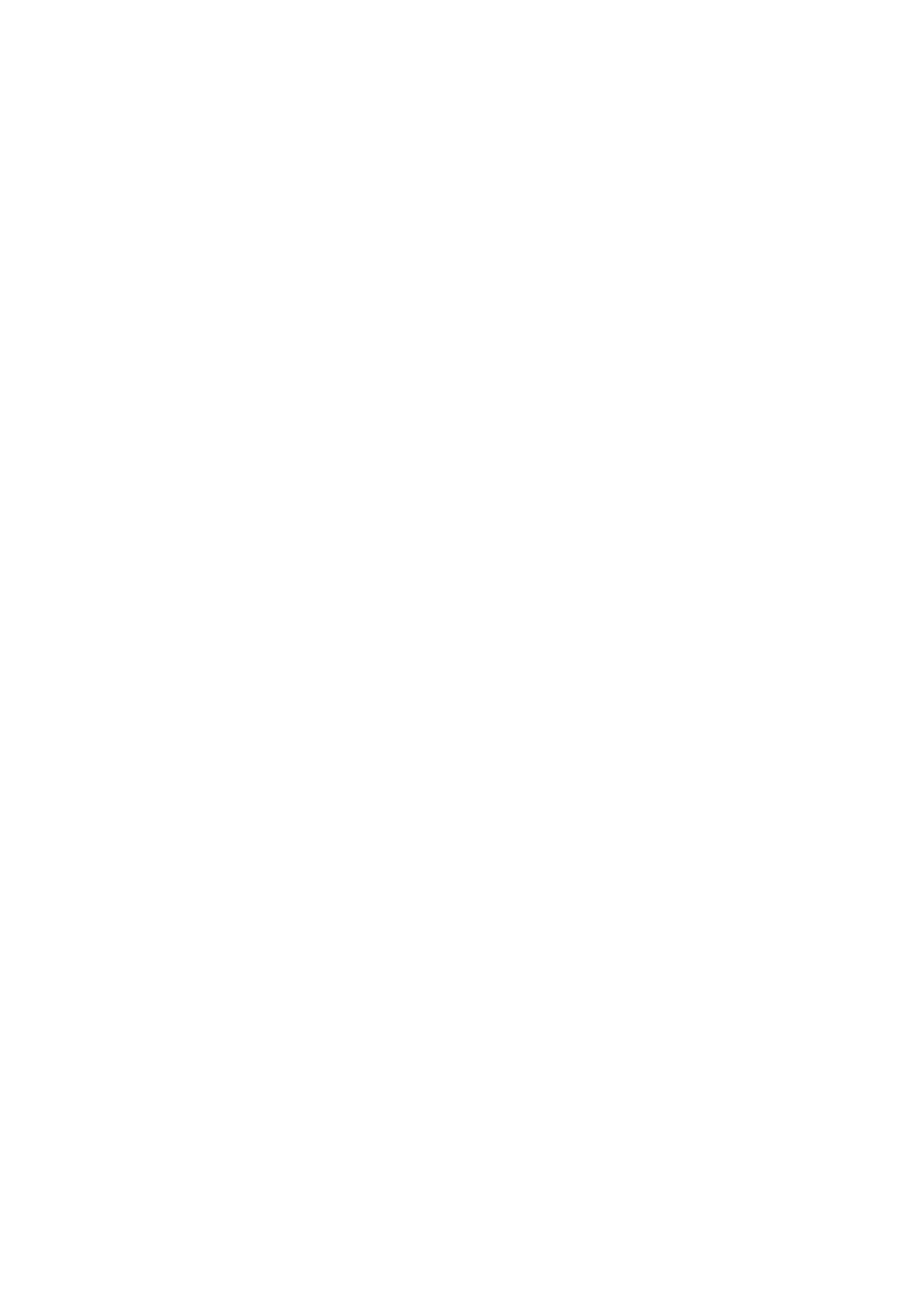#### **Contents**

| $\mathbf{I}$ . |                                                              |              |
|----------------|--------------------------------------------------------------|--------------|
|                |                                                              |              |
| 2.             |                                                              |              |
|                |                                                              |              |
|                |                                                              |              |
|                |                                                              |              |
|                |                                                              |              |
|                |                                                              |              |
|                |                                                              |              |
|                |                                                              |              |
| 3.             |                                                              |              |
|                |                                                              |              |
|                |                                                              |              |
|                |                                                              |              |
| 4.             |                                                              |              |
| 5.             |                                                              |              |
| 6.             |                                                              |              |
| 7.             |                                                              |              |
|                |                                                              |              |
|                |                                                              |              |
|                |                                                              |              |
|                |                                                              | 13           |
|                |                                                              |              |
|                |                                                              |              |
| 9.             |                                                              |              |
| 10.            |                                                              |              |
|                |                                                              |              |
|                |                                                              |              |
| 11.            |                                                              |              |
| 12.            |                                                              |              |
|                |                                                              |              |
| 13.            |                                                              |              |
|                | Rapid Response - Careers in Aged Care and Disability Support | $\mathbf{I}$ |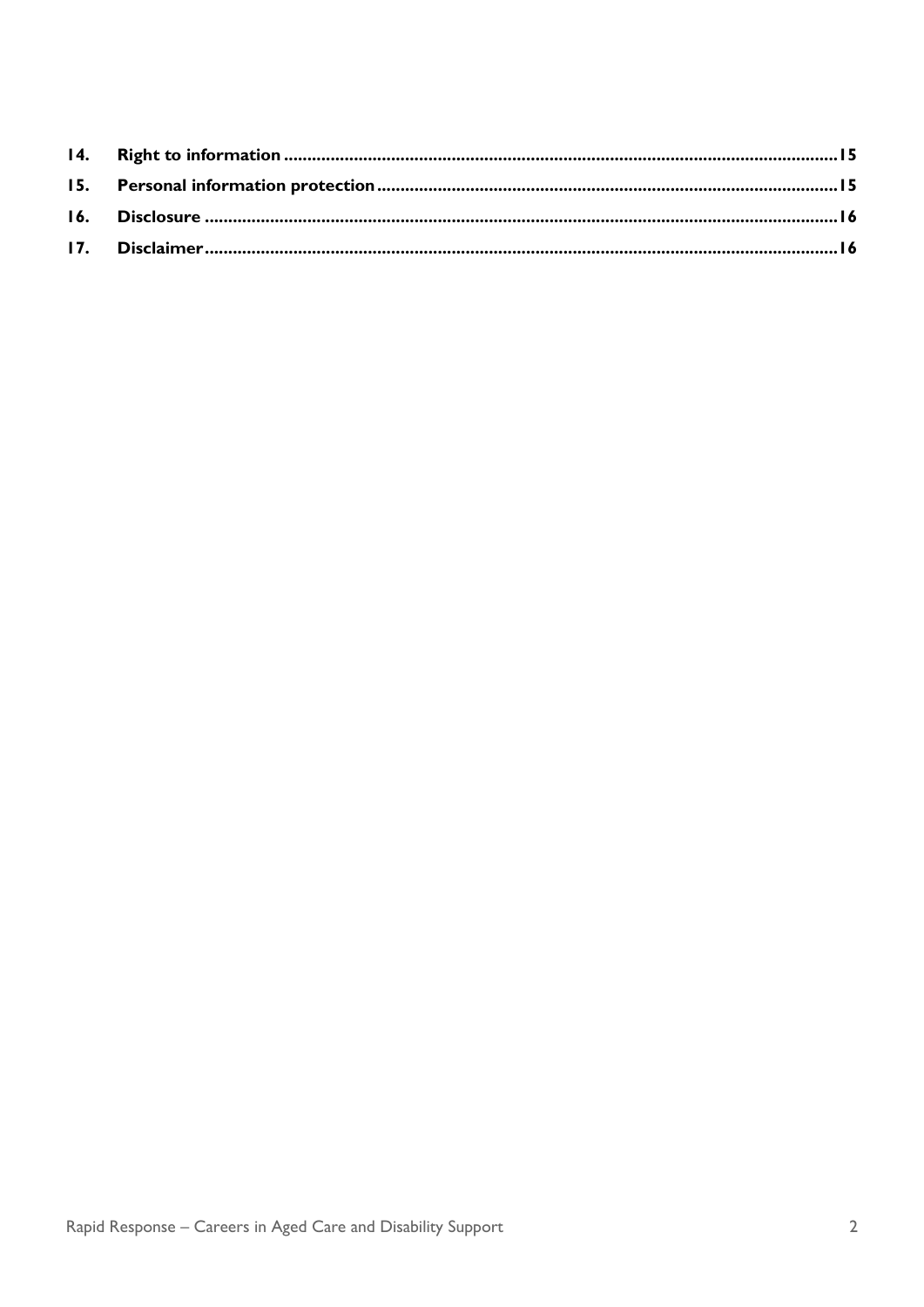## <span id="page-4-0"></span>Rapid Response – Careers in Aged Care and Disability Support

### <span id="page-4-1"></span>1. Aim

The Rapid Response – Careers in Aged Care and Disability Support Program (the Program) is a targeted grant developed in response to the growth of the Aged Care and Disability sectors and need for a larger workforce. It targets individuals who are unemployed, have been made redundant, are underemployed or are employed in other industries but are wanting to change career and transition into careers as aged care or disability support workers.

The only qualification that will be subsidised under this program is **Certificate III in Individual Support (CHC33015)**.

RTOs are required to partner with employers to ensure that the program design includes effective recruitment into the course, program development, mentoring and/or hosting work placements. The preferred outcome of this program is that the learner is job ready, employable and obtains employment.

RTOs are also strongly encouraged to continue to work with both the Aged and Community Services Australia – Tasmania (ACSA) and National Disability Services – Tasmania (NDS) to help promote the program within those industries.

Note: Independent validation of applications may be sought by Skills Tasmania to assist in the assessment of the application.

The Program is for the purchase of nationally recognised training. The outcome of the grant process is that the Department of State Growth enters into funding agreements with Endorsed registered training organisations (RTOs) for the delivery of training and assessment services.

The specifications of the training being purchased are described in the nationally recognised training packages, which detail the units of competence, qualifications and assessment requirements.

The legislation that governs the work of Skills Tasmania is the *[Training and Workforce Development Act 2013](https://www.legislation.tas.gov.au/view/html/inforce/current/act-2013-009)*. The object of the Act is to "*establish a system of training and workforce development that supports a skilled and productive workforce and contributes to economic and social progress in Tasmania*".

#### <span id="page-4-2"></span>Budget allocation

The Program is a targeted grant with a budget allocation of up to \$3 million.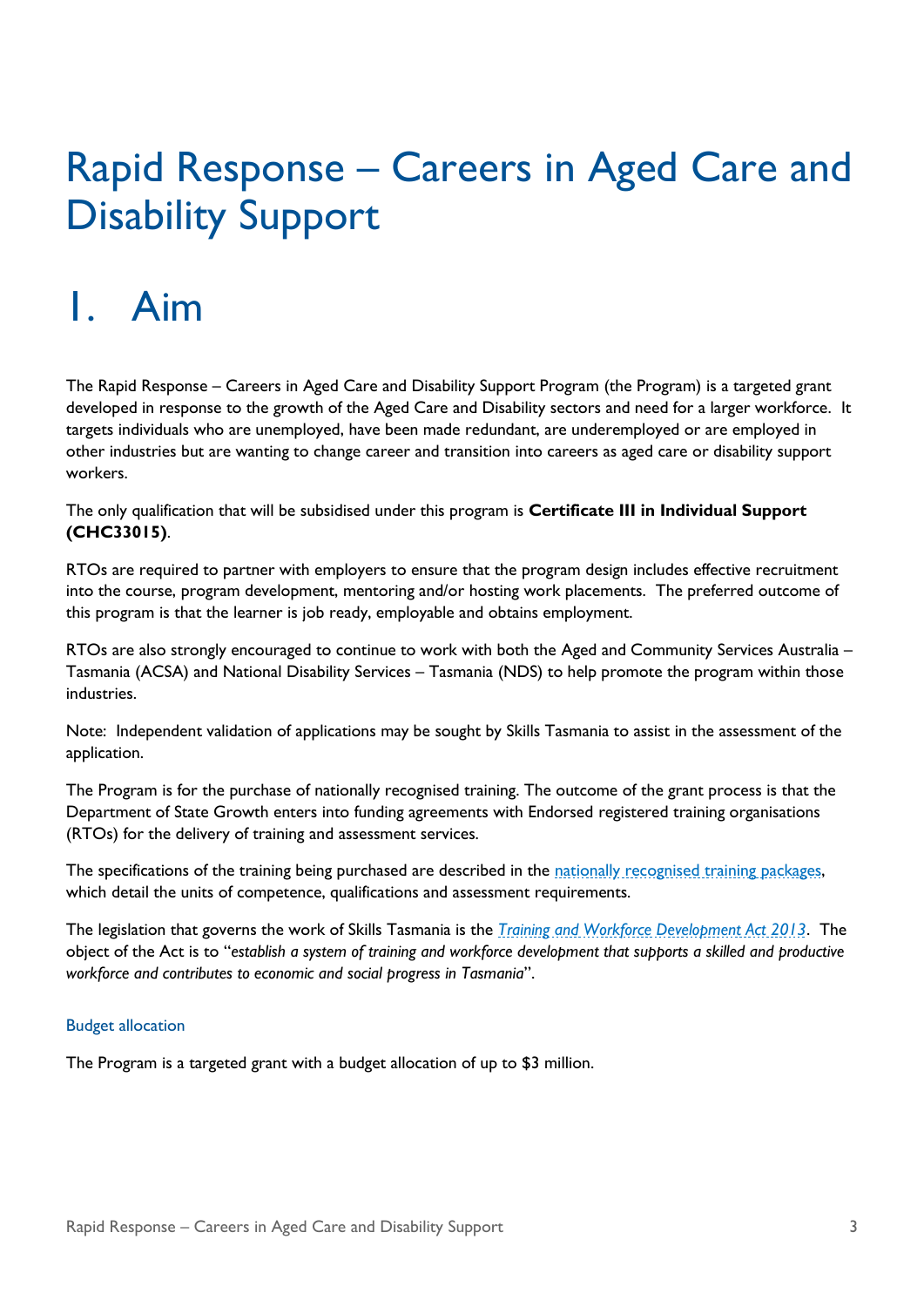## <span id="page-5-0"></span>2. Eligibility criteria

### <span id="page-5-1"></span>Registered Training Organisations (RTOs) Eligibility

<span id="page-5-2"></span>The following conditions determine a RTO's eligibility to apply for subsidies through the Program.

#### **Registration**

RTOs must be registered in accordance with the requirements of the Australian Skills Quality Authority (ASQA) to deliver nationally recognised training. ASQA is the national regulator for Australia's vocational education and training (VET) sector. For details go to the ASQA website www.asga.gov.au.

#### <span id="page-5-3"></span>Scope of registration

RTOs must only submit an application for training subsidies where **Certificate III in Individual Support (CHC33015)** is included on their scope of registration for delivery in Tasmania at the time of lodging the application.

#### <span id="page-5-4"></span>Skills Tasmania Endorsed RTO status

RTOs must be an approved *Skills Tasmania Endorsed RTO* at the time of the grant round closing date. For more details go to [https://www.skills.tas.gov.au/providers/rto/non\\_endorsed\\_rtos.](https://www.skills.tas.gov.au/providers/rto/non_endorsed_rtos)

The Endorsed RTO, by its lodgement of the grant application, expressly authorises the Australian Skills Quality [Authority](https://www.asqa.gov.au/) (ASQA) to release information to Skills Tasmania regarding the Endorsed RTO's registration status, including the results of any recent audits and subsequent sanctions that may have been applied.

#### <span id="page-5-5"></span>Financial viability

RTOs applying for any Skills Tasmania grants must be financially viable at the time of applying for and for the duration of any subsequent funding agreement.

A financially viable entity is one that is not under external administration, being wound up, dissolved or trading while insolvent or where a liquidator has been appointed.

To demonstrate financial viability the RTO must be able to show, if requested, the ability to generate sufficient income to meet operating payments, debt commitments and, where applicable, to allow for growth while maintaining service levels.

In addition, by submitting an application, the applicant agrees to meet all conditions and requirements in the *Department of State Growth (Skills Tasmania) Agreement for all Programs* and in this document; *Rapid Response – Careers in Aged Care and Disability Program Guidelines*.

Skills Tasmania reserves the right to amend the grant requirements, obligations or guidelines at any time prior to the completion of the grant and the finalisation of the schedule agreement with successful RTOs.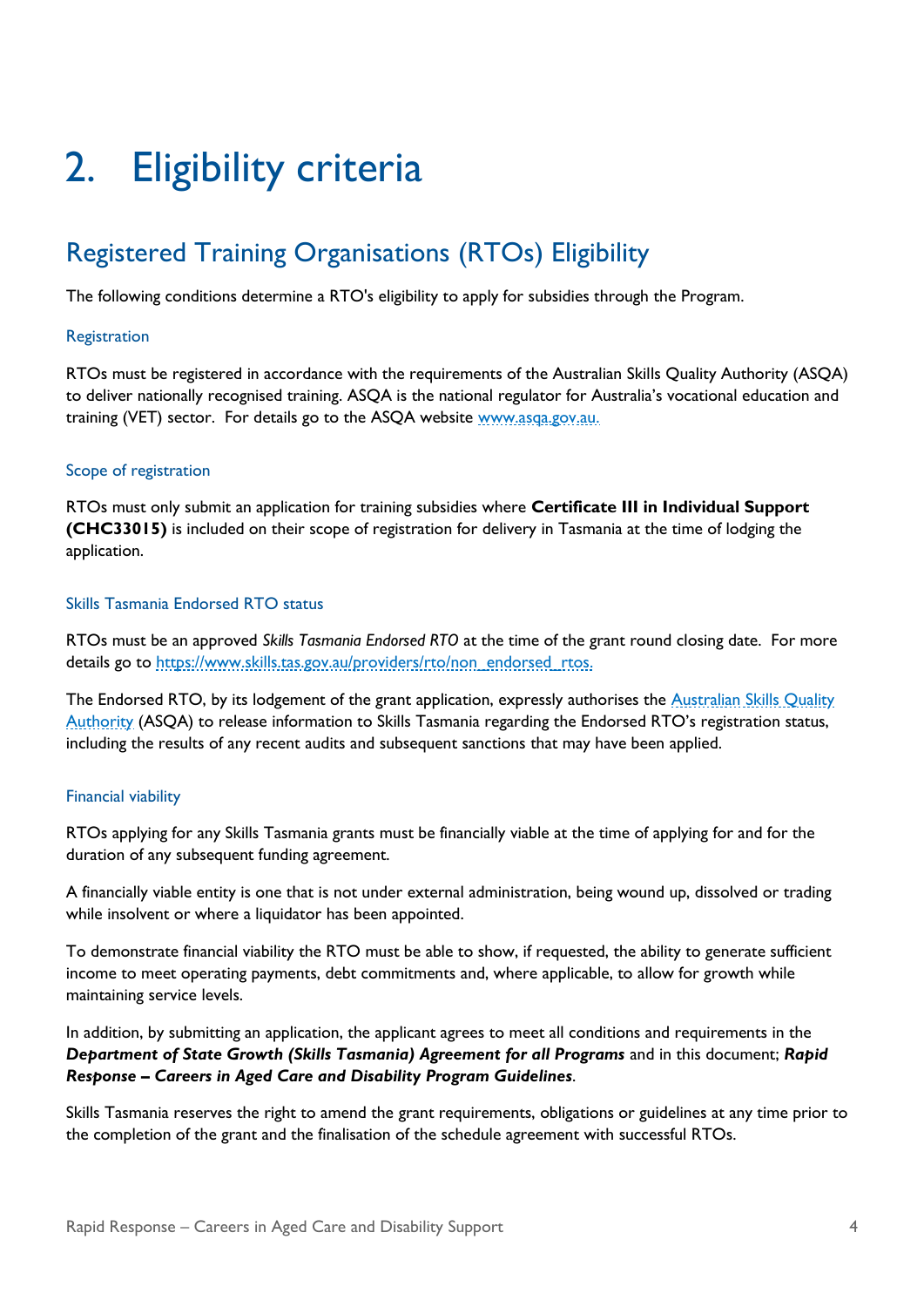### <span id="page-6-0"></span>Learner eligibility

All learners accessing the Program must be a Tasmanian resident aged 15 years or over and be unemployed, have been made redundant, are underemployed or are employed in other industries wishing to transition in the aged care or disability sector at the time of enrolment into the program if successful. Note: Jobseeker learner eligibility details are available in Schedule 2.1 Clause 4.5.2 of the [Skills Tasmania Agreement.](https://www.skills.tas.gov.au/__data/assets/pdf_file/0007/199015/2019-20_Skills_Tasmania_Agreement_Version_1.1_20190626_Final.PDF)

The definition for **underemployed** is employed people who would prefer, and are available for, more hours of work than they currently have. They comprise:

- part-time workers who would prefer to work more hours and were available to start work with more hours, either in the reference week or in the four weeks subsequent to the survey; and
- full-time workers who worked part-time hours in the reference week for economic reasons (such as being stood down or insufficient work being available). It is assumed that these people would prefer to work fulltime in the reference week and would have been available to do so.

Source: 6102.0.55.001 - Labour Statistics: Concepts, Sources and Methods, Feb 2018 (updated 26/5/2020) [https://www.abs.gov.au/ausstats/abs@.nsf/Lookup/by%20Subject/6102.0.55.001~Feb%202018~Main%20Features~Underutilised%20Labour~7#:~:t](https://aus01.safelinks.protection.outlook.com/?url=https:%2F%2Fwww.abs.gov.au%2Fausstats%2Fabs%40.nsf%2FLookup%2Fby%2520Subject%2F6102.0.55.001~Feb%25202018~Main%2520Features~Underutilised%2520Labour~7%23:~:text%3DDEFINITIONS%2520USED%2520IN%2520ABS%2520SURVEYS%2Cwork%2520than%2520they%2520currently%2520have&data=04%7C01%7Cdebra.doherty%40skills.tas.gov.au%7C4960ceb4aa164c9cc46f08d8e41069d3%7C64ebab8accf44b5ca2d32b4e972d96b2%7C0%7C0%7C637510106428772992%7CUnknown%7CTWFpbGZsb3d8eyJWIjoiMC4wLjAwMDAiLCJQIjoiV2luMzIiLCJBTiI6Ik1haWwiLCJXVCI6Mn0%3D%7C1000&sdata=Ylj5eQB685uZWsxtXKq6n2t%2BO9FYoUPJvX7IUqUwk%2B0%3D&reserved=0) [ext=DEFINITIONS%20USED%20IN%20ABS%20SURVEYS,work%20than%20they%20currently%20have.](https://aus01.safelinks.protection.outlook.com/?url=https:%2F%2Fwww.abs.gov.au%2Fausstats%2Fabs%40.nsf%2FLookup%2Fby%2520Subject%2F6102.0.55.001~Feb%25202018~Main%2520Features~Underutilised%2520Labour~7%23:~:text%3DDEFINITIONS%2520USED%2520IN%2520ABS%2520SURVEYS%2Cwork%2520than%2520they%2520currently%2520have&data=04%7C01%7Cdebra.doherty%40skills.tas.gov.au%7C4960ceb4aa164c9cc46f08d8e41069d3%7C64ebab8accf44b5ca2d32b4e972d96b2%7C0%7C0%7C637510106428772992%7CUnknown%7CTWFpbGZsb3d8eyJWIjoiMC4wLjAwMDAiLCJQIjoiV2luMzIiLCJBTiI6Ik1haWwiLCJXVCI6Mn0%3D%7C1000&sdata=Ylj5eQB685uZWsxtXKq6n2t%2BO9FYoUPJvX7IUqUwk%2B0%3D&reserved=0)

The learner cohorts that this program is focussed on may include:

- Individuals seeking employment who are currently not working or are underemployed.
- Individuals seeking to change career and are currently working in other industries.
- Individuals with a disability (Disability Discriminations Act 1992 [https://www.legislation.gov.au/Details/C2018C00125\)](https://www.legislation.gov.au/Details/C2018C00125).
- Individual who are long term unemployed (defined as a duration of unemployment of 12 months or more).
- Individuals with low English proficiency/from a migrant background.

#### <span id="page-6-1"></span>Third party arrangements

If the intention is to use a third party arrangement in the delivery of the program, RTOs must comply with [ASQA](https://www.asqa.gov.au/news-publications/publications/general-directions/third-party-arrangements-training-andor-assessment-vet-courses)  [requirements](https://www.asqa.gov.au/news-publications/publications/general-directions/third-party-arrangements-training-andor-assessment-vet-courses) and provide a copy or copies of current third party agreement/s. The application must also list their details and what their role will be in the delivery of the program.

## <span id="page-6-2"></span>3. Application process

Program applications must be completed on-line using the SmartyGrants Management System [www.smartygrants.com.au.](http://www.smartygrants.com.au/) The Help Guide for Applicants provides useful advice, particularly on accessing saved applications and printing the application prior to submission.

Applicants must register with SmartyGrants before making an online application. Registration gives secure access to the application forms allowing you to be worked on over time rather than having to complete them all at once.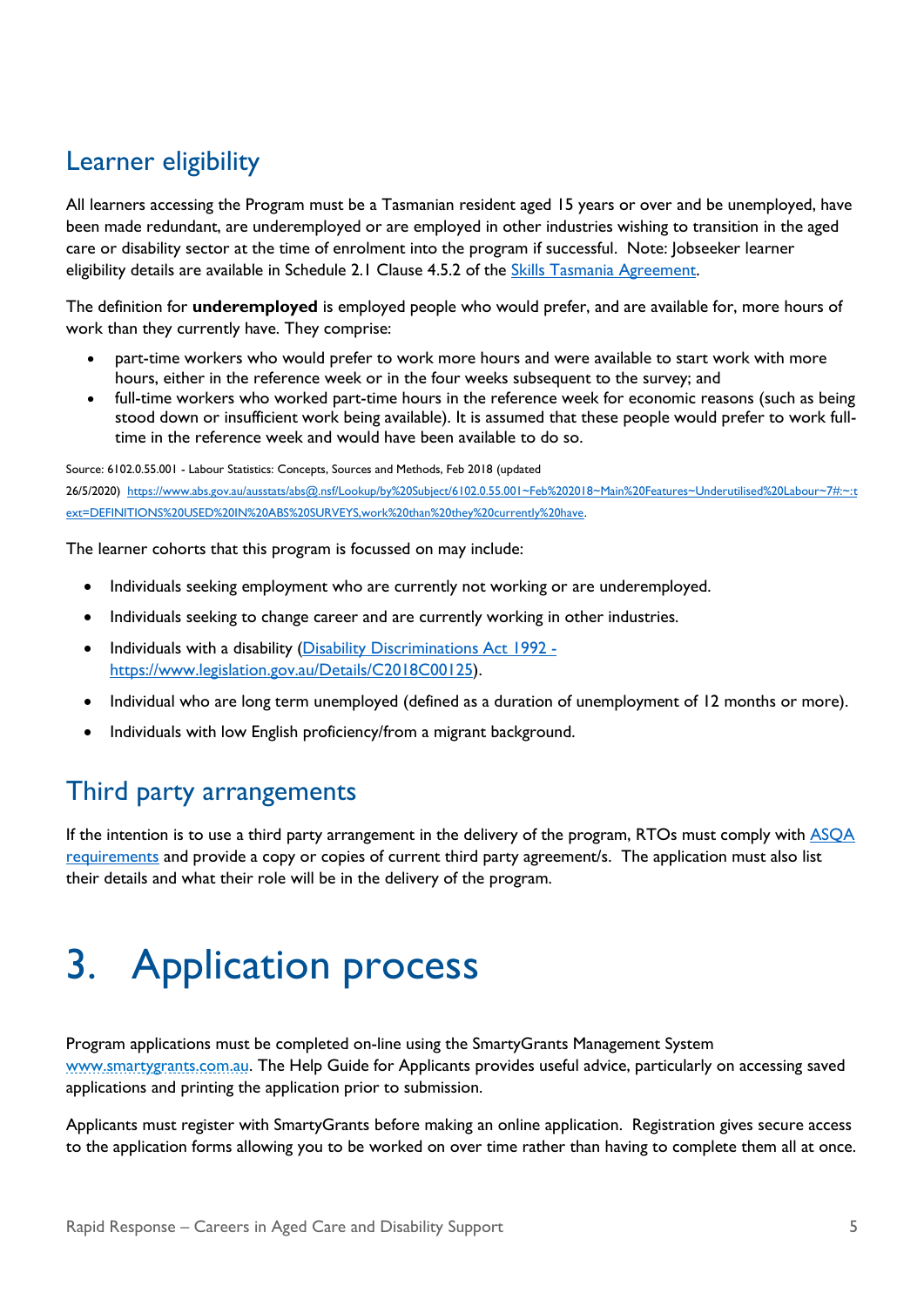#### Links to the Program grant application form will be available on [https://www.skills.tas.gov.au/providers/rto/funding\\_programs\\_for\\_endorsed\\_rtos/RRCACDS](https://aus01.safelinks.protection.outlook.com/?url=https%3A%2F%2Fwww.skills.tas.gov.au%2Fproviders%2Frto%2Ffunding_programs_for_endorsed_rtos%2FRRCACDS&data=04%7C01%7Cdebra.doherty%40skills.tas.gov.au%7Ce231a632a7b8464a1f0b08d8cd871c12%7C64ebab8accf44b5ca2d32b4e972d96b2%7C0%7C0%7C637485327458905832%7CUnknown%7CTWFpbGZsb3d8eyJWIjoiMC4wLjAwMDAiLCJQIjoiV2luMzIiLCJBTiI6Ik1haWwiLCJXVCI6Mn0%3D%7C1000&sdata=xhVSQUbvyKzJ%2Ff2rRAvVbL30q47ZB8HcnKf87QpMSpg%3D&reserved=0)

Applicants should ensure that all mandatory eligibility requirements are met prior to submitting the application.

Where mandatory criteria are not met, the application will be deemed ineligible and will not be assessed or considered for grant funding.

#### <span id="page-7-0"></span>Developing the cost per learner

The subsidy that Skills Tasmania uses to determine an appropriate funding level is based on a variable pricing model. This subsidy is based on a percentage of the full variable price. For the purposes of this grant, it provides a guide to determine the subsidy for comparison with the requested subsidy per learner. The subsidy requested must include any pre-requisite units as identified in the training package.

The components used to develop the subsidy price per learner is:

| Base hourly rate                       | \$7.00 per hour.                                                                                                                                                                                                                                                                                                                                                                                                                                                                               |
|----------------------------------------|------------------------------------------------------------------------------------------------------------------------------------------------------------------------------------------------------------------------------------------------------------------------------------------------------------------------------------------------------------------------------------------------------------------------------------------------------------------------------------------------|
| <b>Field of Education</b><br>Weighting | The Field of Education Cost Weighting is designed to recognise the complexity and<br>effort required to deliver training and assessment for that particular field and<br>determines the variation between the different fields. If you are unable to identify the<br>Field of Study, go to<br>https://www.abs.gov.au/ausstats/abs@.nsf/0/E7779A9FD5C8D846CA256AAF001FCA5C<br>which has all the Field of Study classifications which you can then link to the cost<br>calculator FOE weighting. |
| Nominal hours                          | The Nominal hours per unit listing can be accessed at;<br>laureldw.education.tas.gov.au/trainingpackages. Total nominal hours per learner should<br>reflect the qualification/skill set program. This figure is the total of the actual nominal<br>hours for the requested unit(s).                                                                                                                                                                                                            |
| Subsidy percentage                     | Currently, the subsidy percentage that Skills Tasmania uses to calculate this cost under<br>the Apprentice and Trainee Training Fund (User Choice), as an example is:<br>Certificates II & III (Subsidy price is 95% of the full cost)<br>Certificate IV (Subsidy price is 75% of the full cost)<br>Diploma (Subsidy price is 65% of the full cost)                                                                                                                                            |

**Example** (The formula used to estimate the subsidy is based on base hourly rate, multiplied by the nominal hours, Field of Education Weighting and the subsidy percentage of the full cost of the qualification)**:**

The nominal hours for Certificate III in Individual Support might be 675 and the Field of Education is Human Welfare Studies and Services which has a weighted cost of .88. The subsidy percentage of the full cost of a Certificate III is 95%,

To calculate:  $$7.00 \times 675 \times .88 \times .95 = $3,950.10$  (this is the subsidy).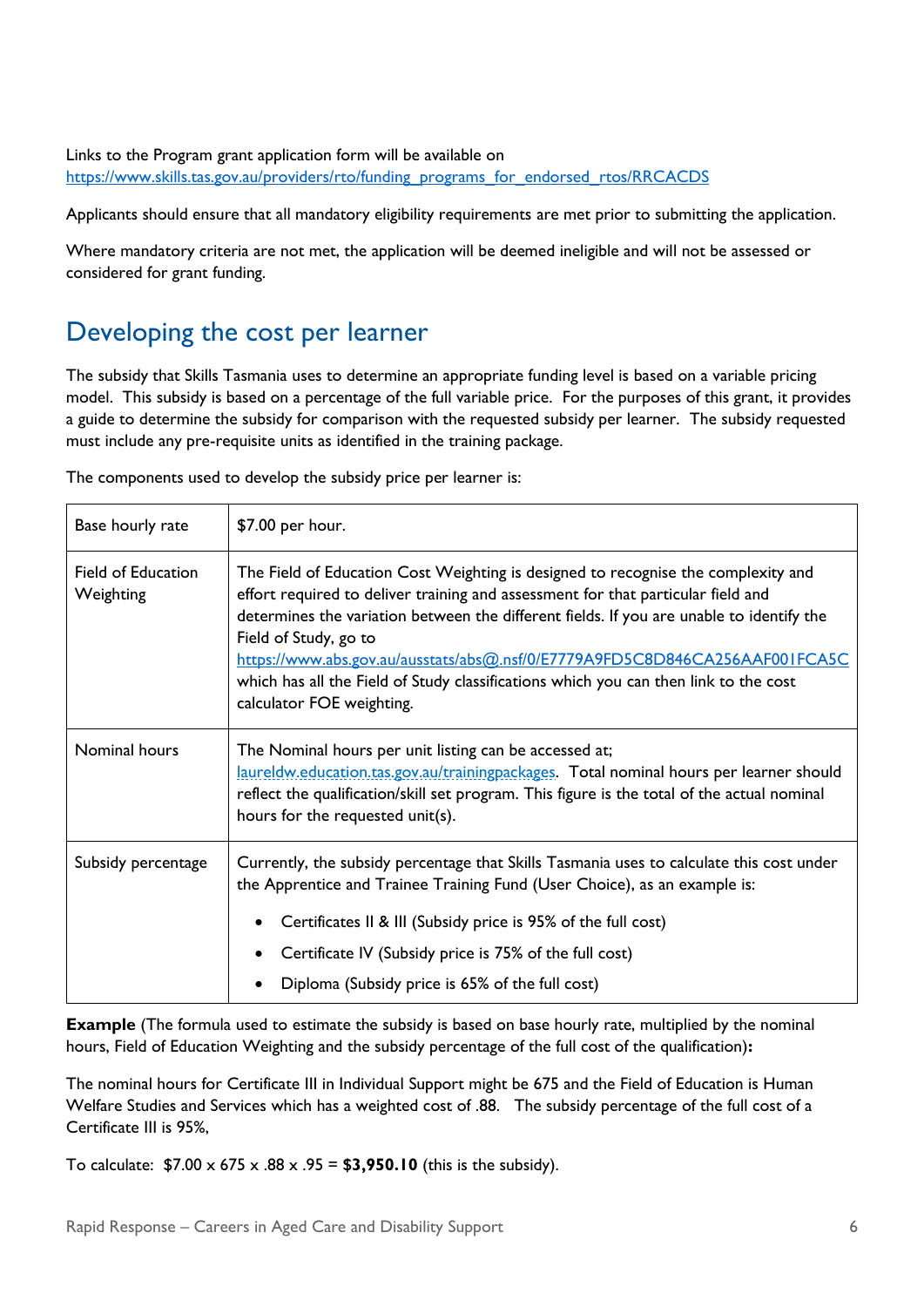Note: If the subsidy per learner requested is equivalent to the Skills Tasmania subsidy or has a reasonable adjustment based on the learner cohort, then those applications will rate higher. However if the subsidy requested is considerably higher than the Skills Tasmania subsidy then this may adjust the overall ranking of the application and make it less competitive.

#### <span id="page-8-0"></span>Loadings

A loading can be applied to learners that relate to one or more of the following cohort:

- a person who is long term unemployed (defined as a duration of unemployment of 12 months or more)
- a person with a disability (Disability Discriminations Act 1992 [https://www.legislation.gov.au/Details/C2018C00125\)](https://www.legislation.gov.au/Details/C2018C00125)
- a person with a low English proficiency/from a Migrant background

The selected cohort/s **MUST** be reflected in the service provided in both the training summary and learner support criteria.

#### **Student fees**

RTOs MUST offer training with no learner fees.

#### <span id="page-8-1"></span>Value for money

Skills Tasmania acknowledges that in some instances, the costs associated with the delivery of training can exceed the subsidy calculated using the variable pricing model.

This is particularly so if the delivery of the program is challenging, e.g. in a regional or remote area or the cohort has additional needs or challenges.

Consequently costs that are higher than the subsidy rate paid by Skills Tasmania must include a justification and reflected in the application.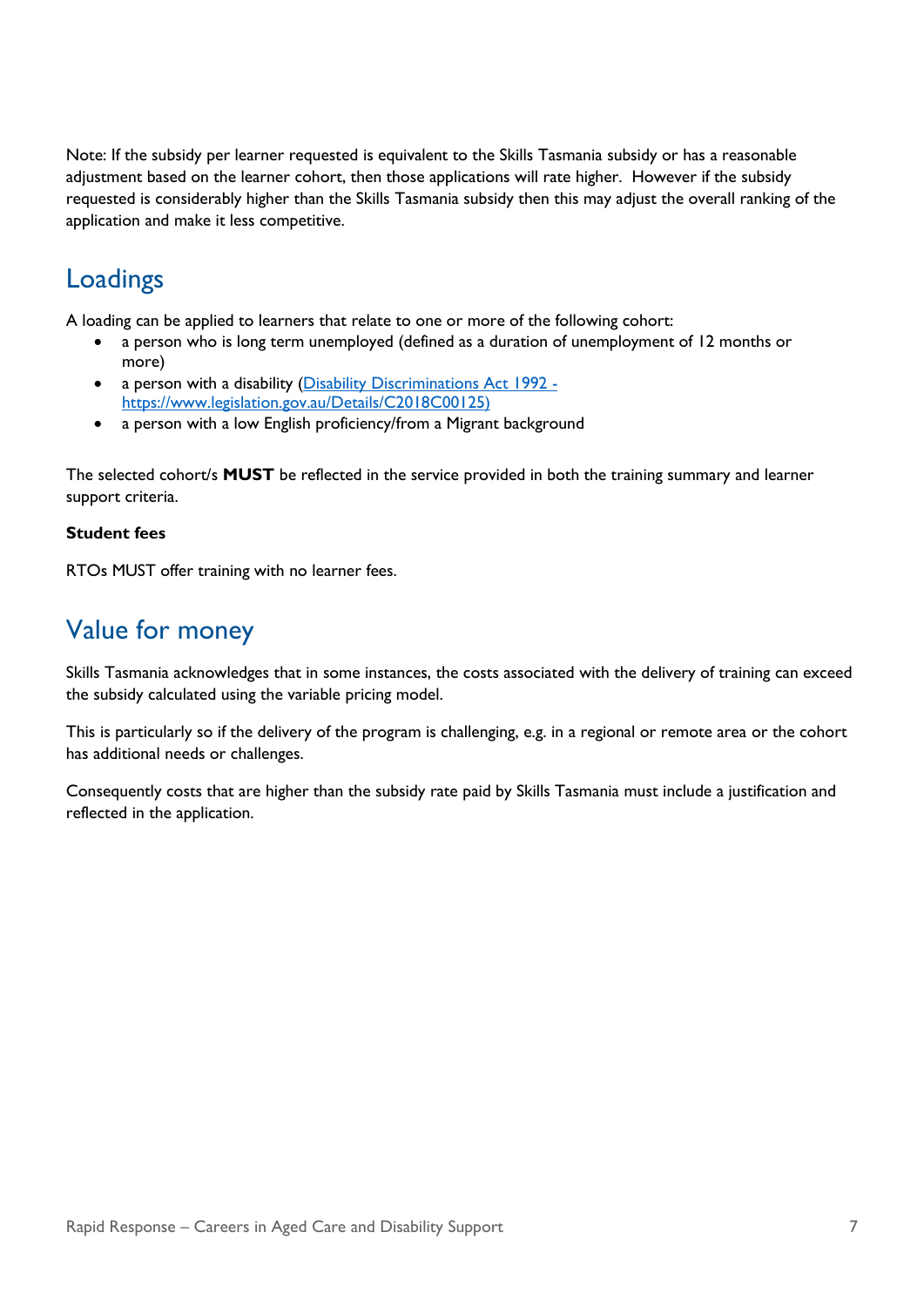### <span id="page-9-0"></span>4. Assessment process

The Program is a competitive process where applications will be assessed on their merit and ranked accordingly.

This means that not all applications will be successful.

Applicants should ensure that the information provided in the application complies with all identified conditions in the Department of State Growth (Skills Tasmania) Agreement for all Programs, this guide and the Program application and templates.

All eligible applications will be assessed and ranked via the following process:

- 1. An initial assessment of applications against the mandatory conditions and checks for accuracy.
- 2. A selection panel will independently assess and score the submissions against identified need, how the training will be delivered, how the learner will be supported throughout their training program and the requested subsidy.

Note: Each panel member is required to sign a confidentiality and conflict of interest form. Any individual involved in the selection process who has declared a conflict of interests will not participate in any decisions involving a potential conflict.

- 3. The panel meets to moderate and finalise the scores and feedback comments.
- 4. A final ranking of applications is created. This will not exceed the funds available.
- 5. The recommendations will be endorsed and approval is received from the Minster's Delegate to release the funds.
- 6. Successful and unsuccessful applicants will be advised of the outcome.

As part of the assessment process, applications will be monitored for excessive requests by any one organisation. If this occurs, Skills Tasmania reserves the right to negotiate to adjust the application.

Also as part of this process, officers within the Department of State Growth (represented by Skills Tasmania) may seek further details from the applicant or an independent industry representative. Skills Tasmania as the purchasing body will make the final decision.

In order to meet the aims of the Program, the final mix of applications that satisfactorily address the assessment criteria, meet the minimum score and covers both the aged care and disability sectors within the available budget will be recommended for funding.

Based on the selection panel's determinations, the findings and any recommendations will be reflected in the selection report.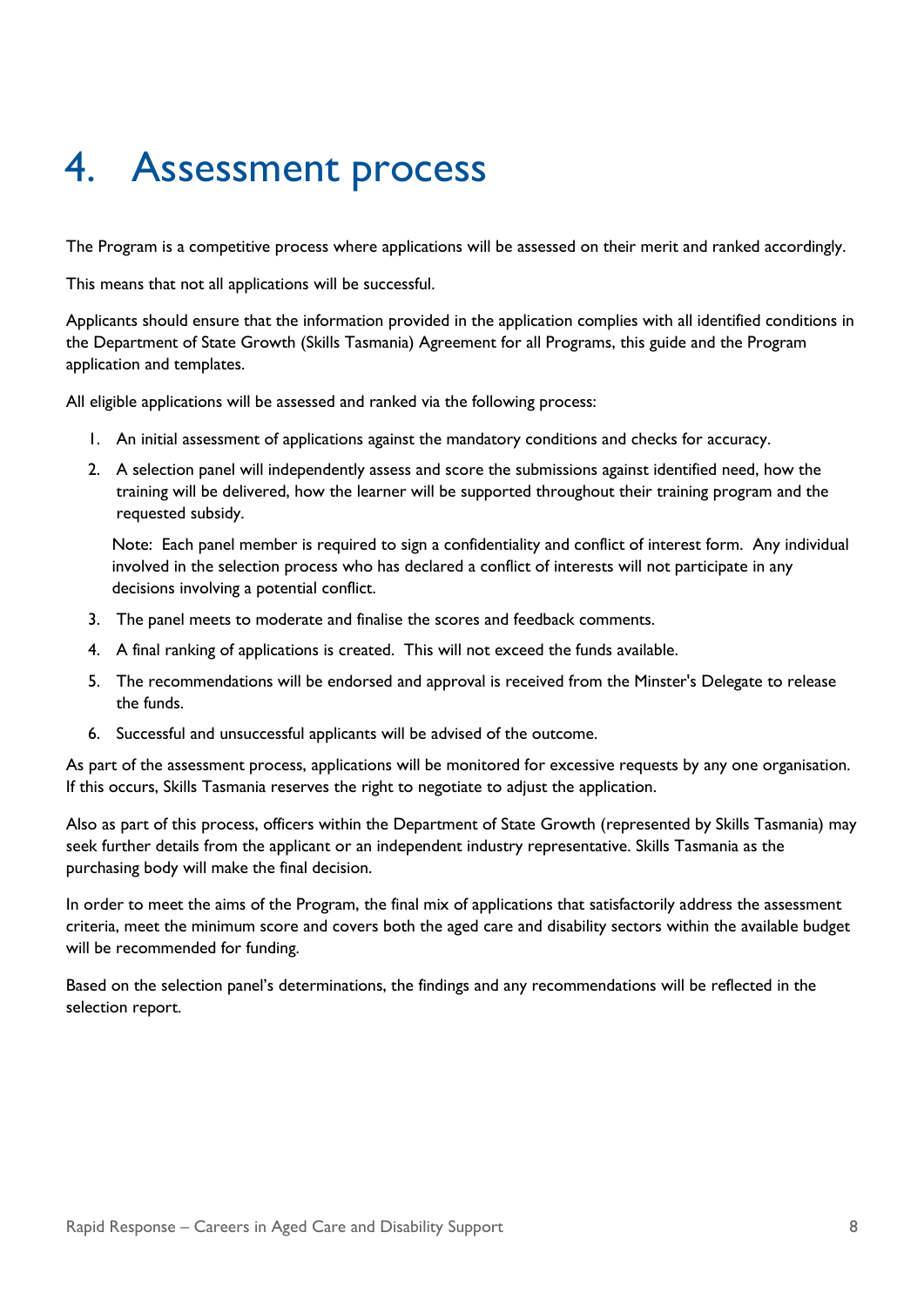## <span id="page-10-0"></span>5. Assessment criteria

The selection criteria requires that applicants demonstrate the skills, networks and organisational capacity to meet the needs of their clients and the requirements of the qualification **Certificate III in Individual Support (CHC33015)**.

Responses to the criteria should be written with the audience in mind and consider that the members of the selection panel who will be assessing the application may not have specific knowledge about training packages and/or learner needs. Therefore the responses must be clear and not assume any prior knowledge of the industry or the history of the registered training organisation making the application.

Applicants must use the templates provided for the criteria. If they are not used, the responses will not be considered.

The maximum score for each criteria is 10 and then a weighting is applied to bring the total score possible to 100. **Submissions which score less than 50 weighted points in total will not be considered for funding.**

The total score will consist of the following:

- The quality of the information provided against criteria 1, 2 and 3.
- If the application is assessed as meeting the quality benchmark, then a further assessment is made of those applications against the requested subsidy.
- If the subsidy requested per learner is equivalent to the Skills Tasmania cost calculator or has a reasonable adjustment based on the learner cohort then those applications will rate higher.
- Other reasonable cost adjustments associated with the delivery of the Program may be considered but will require a justification to be provided in the application and the application must explain how the additional services and cost will support the particular learner cohort.

Note: If the subsidy requested is considerably higher than the Skills Tasmania subsidy then this may adjust the overall ranking of the application and make it less competitive.

• Final rankings will represent an assessment of the overall value for money of each application.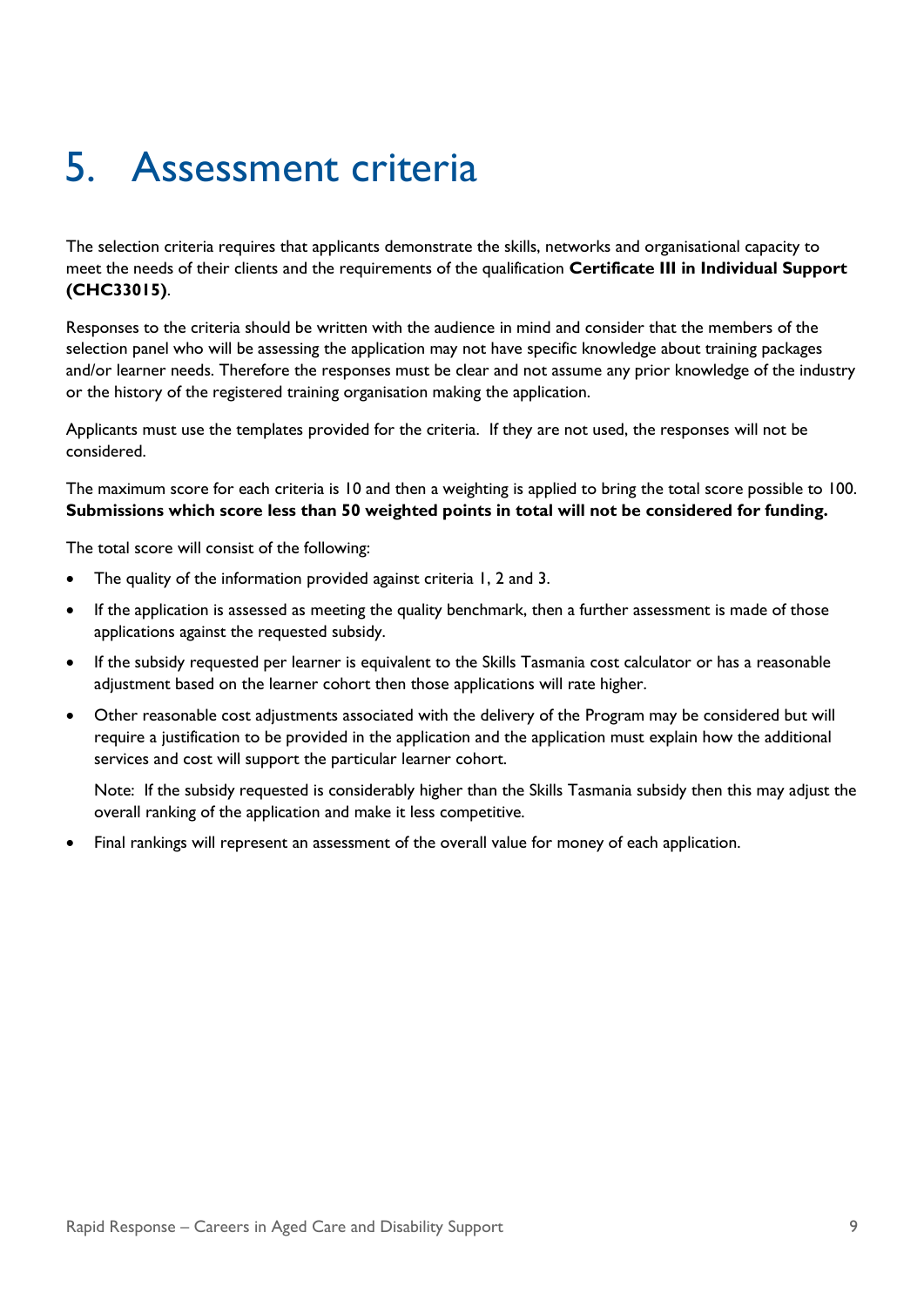| <b>Assessment Criteria</b>                                                                                                                                                                                                                                                                                                                                                                                                                                                                                              |  |
|-------------------------------------------------------------------------------------------------------------------------------------------------------------------------------------------------------------------------------------------------------------------------------------------------------------------------------------------------------------------------------------------------------------------------------------------------------------------------------------------------------------------------|--|
| Criteria I - Demonstrated need for training services                                                                                                                                                                                                                                                                                                                                                                                                                                                                    |  |
| The RTO must provide evidence why the qualification is required by employer/s and how the<br>training will lead to employment opportunities.                                                                                                                                                                                                                                                                                                                                                                            |  |
| Include an outline of how the number of places have been determined, particularly if they do<br>not match the number of places identified in the employer support.                                                                                                                                                                                                                                                                                                                                                      |  |
| Evidence Guide - The selection panel will assess the application based on the following points.                                                                                                                                                                                                                                                                                                                                                                                                                         |  |
| There is a fully-completed employer support form from one or more employers indicating that the<br>$\bullet$<br>employer/s understand and support the RTO's work.<br>Employer support clearly shows that employers intend to employ learners and be involved in the<br>$\bullet$<br>program.                                                                                                                                                                                                                            |  |
| The number of places nominated by the employer aligns to the number of places requested by the RTO.<br>$\bullet$<br>Any excess numbers must be justified by the RTO.<br>Employer agrees to provide work placements for the learner, and may also commit to participate in<br>$\bullet$<br>recruitment of learners (helping the RTO to identify learners suitable for working in the aged care or<br>disability sector), development of the program and/or provide workplace visits, guest speakers and/or<br>mentoring. |  |
| Criteria 2 – Outline the training summary for the proposed program/s, taking into<br>consideration the learner cohort that the program is aimed at.                                                                                                                                                                                                                                                                                                                                                                     |  |
| In addition to the general Certificate III in Individual Support the qualification has three<br>specialisations - Ageing, Disability and Home and Community. The program delivery must<br>reflect whether the focus is on the general qualification, specialisations or combination of<br>specialisations.                                                                                                                                                                                                              |  |
| The RTO must complete a separate Training Summary for each program specialisation.                                                                                                                                                                                                                                                                                                                                                                                                                                      |  |
| Evidence Guide - The selection panel will assess the application based on the identified learner<br>cohort and the following points.                                                                                                                                                                                                                                                                                                                                                                                    |  |
| The training summary aligns to the NEED addressed by the employer/s in criterion 1.<br>The training summary aligns with the INVOLVEMENT identified by the employer/s in criterion I<br>The duration is reasonable and has been justified and suitable for the learner cohort.<br>The overview of the training program is detailed and incorporates the training and assessment methods.<br>The proposed resources that will be used and where they will be accessed from are clearly outlined.                          |  |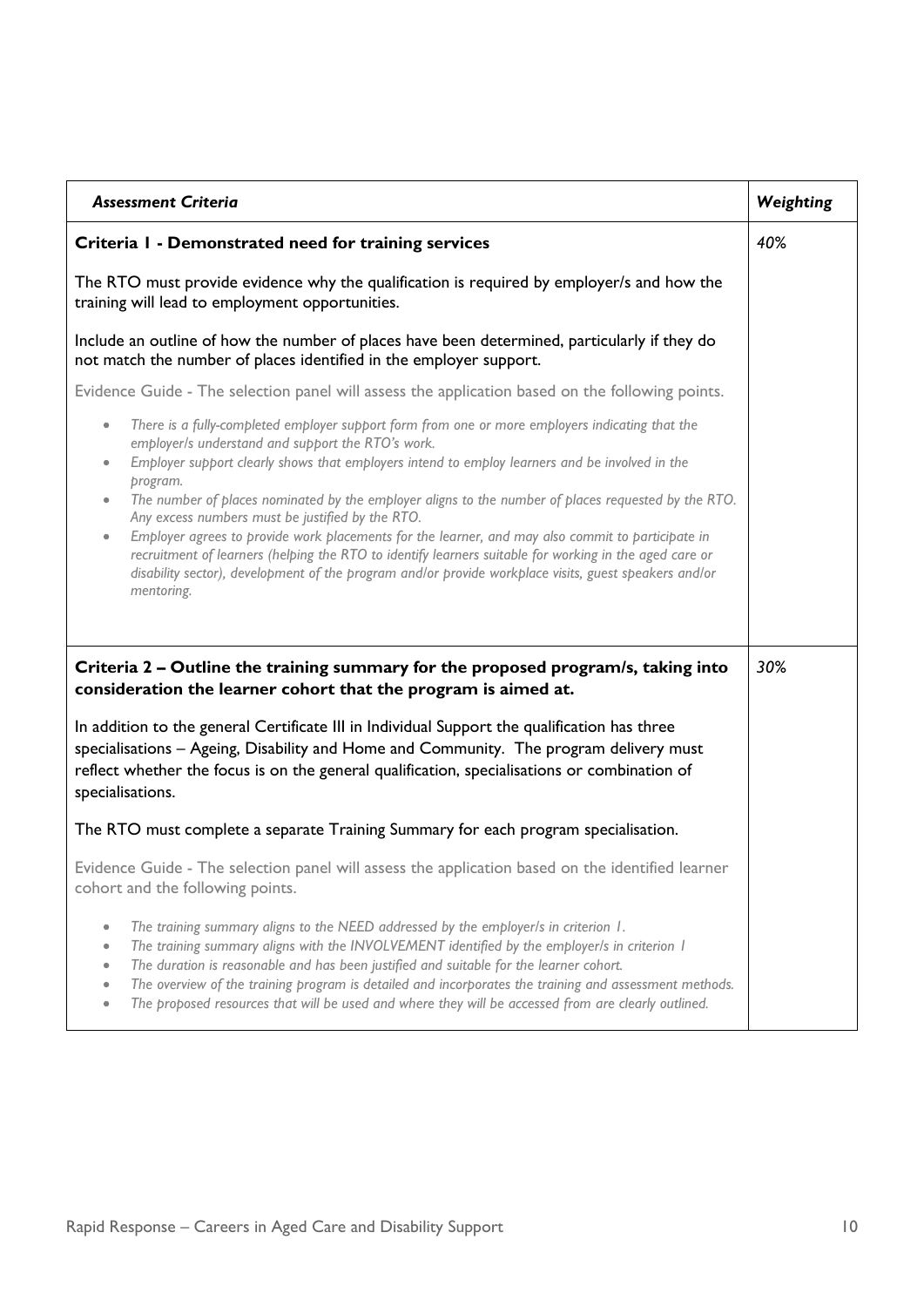| 30%<br>Criteria 3 – Identification of learner support needs, provision of learner support<br>service/s and or referral of learners to support service/s, taking into consideration<br>the learner cohort that the program is aimed at.                                                                                                                                                                                                                                                                                                                                                                                                                                                                                                                                                                                                                                                                                                                                                                                                                       |  |  |
|--------------------------------------------------------------------------------------------------------------------------------------------------------------------------------------------------------------------------------------------------------------------------------------------------------------------------------------------------------------------------------------------------------------------------------------------------------------------------------------------------------------------------------------------------------------------------------------------------------------------------------------------------------------------------------------------------------------------------------------------------------------------------------------------------------------------------------------------------------------------------------------------------------------------------------------------------------------------------------------------------------------------------------------------------------------|--|--|
| The RTO must outline the:                                                                                                                                                                                                                                                                                                                                                                                                                                                                                                                                                                                                                                                                                                                                                                                                                                                                                                                                                                                                                                    |  |  |
| process for identifying individual learner support needs PRIOR to the commencement<br>of the program.<br>process used to ensure the learner remains an active participant in the program, and if<br>they are unable to continue, what strategies will be put in place to ensure they exit the<br>program with a plan or partial achievement.<br>methods used to refer learners to relevant support services.<br>$\bullet$<br>LLN approach used and documented that is appropriate for the learner cohort.<br>$\bullet$                                                                                                                                                                                                                                                                                                                                                                                                                                                                                                                                       |  |  |
| Evidence Guide - The selection panel will assess the application based on the identified learner<br>cohort and the following elements.                                                                                                                                                                                                                                                                                                                                                                                                                                                                                                                                                                                                                                                                                                                                                                                                                                                                                                                       |  |  |
| The process for identifying individual learner support are robust, provided prior to the<br>$\bullet$<br>commencement of training services and do not rely on self-assessment or identification alone.<br>The RTO's strategy to retain learners in the program and support them if they struggle to complete is<br>$\bullet$<br>reasonable.<br>The RTO provides a reference resource/s for learners that includes contact details for a wide and<br>$\bullet$<br>relevant range of Tasmanian support options for the cohort. Supporting evidence must be attached.<br>RTO staff provide some of the support services available.<br>$\bullet$<br>The support services provided or referrals available include a range of services that address the<br>$\bullet$<br>major risks to learner disengagement such as mental health services, homelessness services, financial<br>counselling, personal counselling, study assistance and mentoring.<br>An outline of the LLN approach used by the RTO is detailed that is appropriate for the cohort.<br>$\bullet$ |  |  |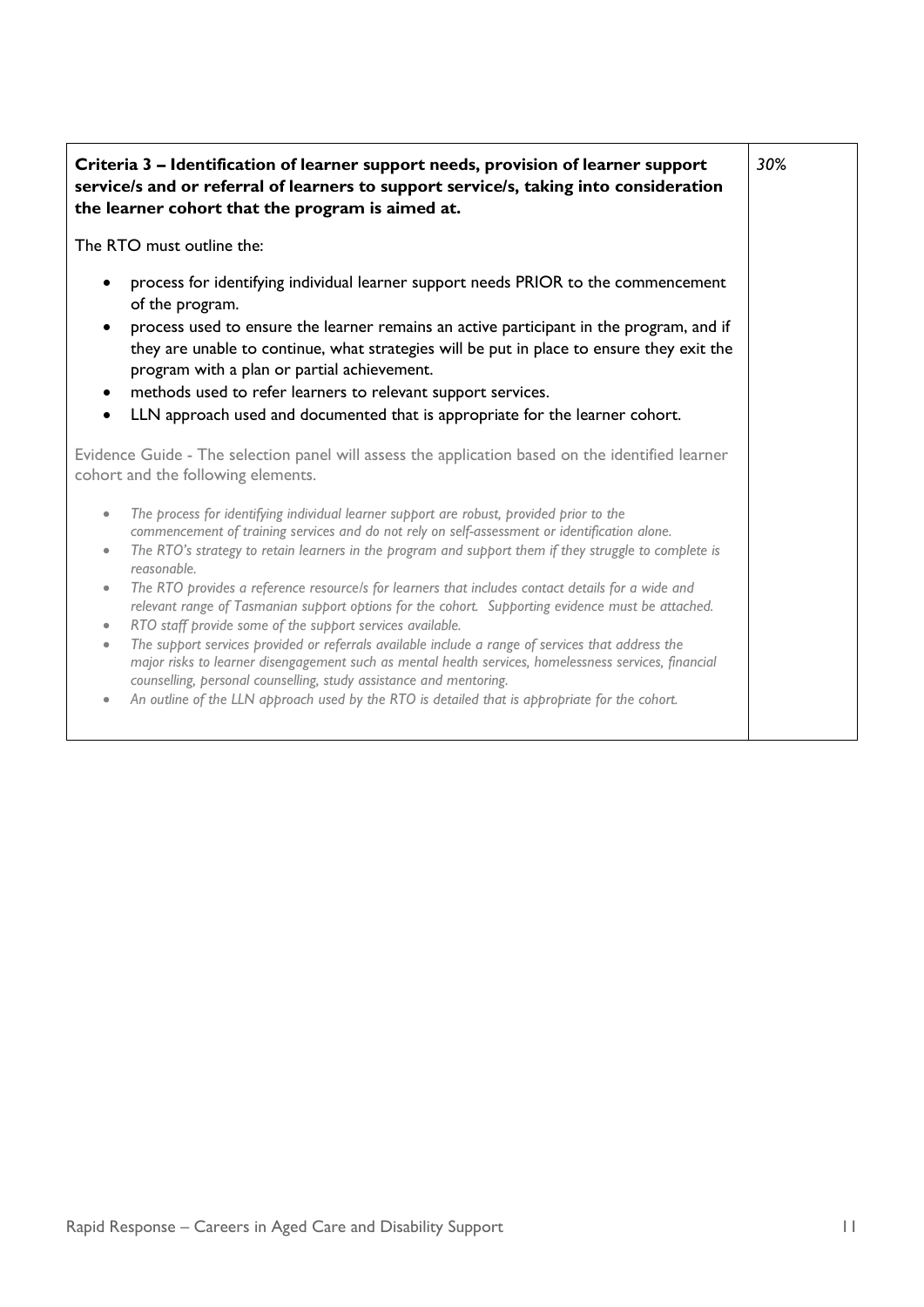## <span id="page-13-0"></span>6. Timeframes

To ensure everyone has an equal opportunity to apply for a grant, late applications will not be accepted after the closing date and time. If there are any extenuating circumstances that may prevent applicants meeting the deadline, applicants must contact the Program Manager before the grant program closes to discuss further.

Applicants are advised to submit applications well before the closing date and time. This will allow time for applicants to raise any concerns when submitting their application or to ensure they do not get distracted by other matters and miss the cut off time.

All potential applicants must read the Program Guidelines carefully to determine their eligibility for funding under the program.

All program documentation, can be accessed from [https://www.skills.tas.gov.au/providers/rto/funding\\_programs\\_for\\_endorsed\\_rtos/RRCACDS](https://aus01.safelinks.protection.outlook.com/?url=https%3A%2F%2Fwww.skills.tas.gov.au%2Fproviders%2Frto%2Ffunding_programs_for_endorsed_rtos%2FRRCACDS&data=04%7C01%7Cdebra.doherty%40skills.tas.gov.au%7Ce231a632a7b8464a1f0b08d8cd871c12%7C64ebab8accf44b5ca2d32b4e972d96b2%7C0%7C0%7C637485327458905832%7CUnknown%7CTWFpbGZsb3d8eyJWIjoiMC4wLjAwMDAiLCJQIjoiV2luMzIiLCJBTiI6Ik1haWwiLCJXVCI6Mn0%3D%7C1000&sdata=xhVSQUbvyKzJ%2Ff2rRAvVbL30q47ZB8HcnKf87QpMSpg%3D&reserved=0)

| <b>Description</b> | Date                                 |
|--------------------|--------------------------------------|
| Program opens      | Saturday, 9am AEDT, 27 March 2021    |
| Webinar I          | Tuesday, 10:30am AEDT, 30 March 2021 |
| Webinar 2          | Thursday, 10:30am AEDT, 1 April 2021 |
| Program closes     | Friday, 2pm AEST, 23 April 2021      |

### <span id="page-13-1"></span>7. Assessment outcomes

#### <span id="page-13-2"></span>Arrangements for successful applicants

RTOs who are notified that they have successful applications will be required to enter into a funding agreement with the Department of State Growth, on behalf of the Crown in Right of Tasmania.

The conditions for this grant are contained in the [Department of State Growth \(Skills Tasmania\) Agreement for](https://www.skills.tas.gov.au/__data/assets/pdf_file/0011/192197/2019-20_Skills_Tasmania_Agreement_Version_1.1_20190626_Final.PDF)  [all Programs](https://www.skills.tas.gov.au/__data/assets/pdf_file/0011/192197/2019-20_Skills_Tasmania_Agreement_Version_1.1_20190626_Final.PDF) and of the General Terms and Conditions, Program Specific Terms and Conditions and the schedules outlined in clause 3.0 of that agreement.

Note: The Department of State Growth (Skills Tasmania) Agreement for all Programs has been extended to include new schedule agreements entered into during 2019-20.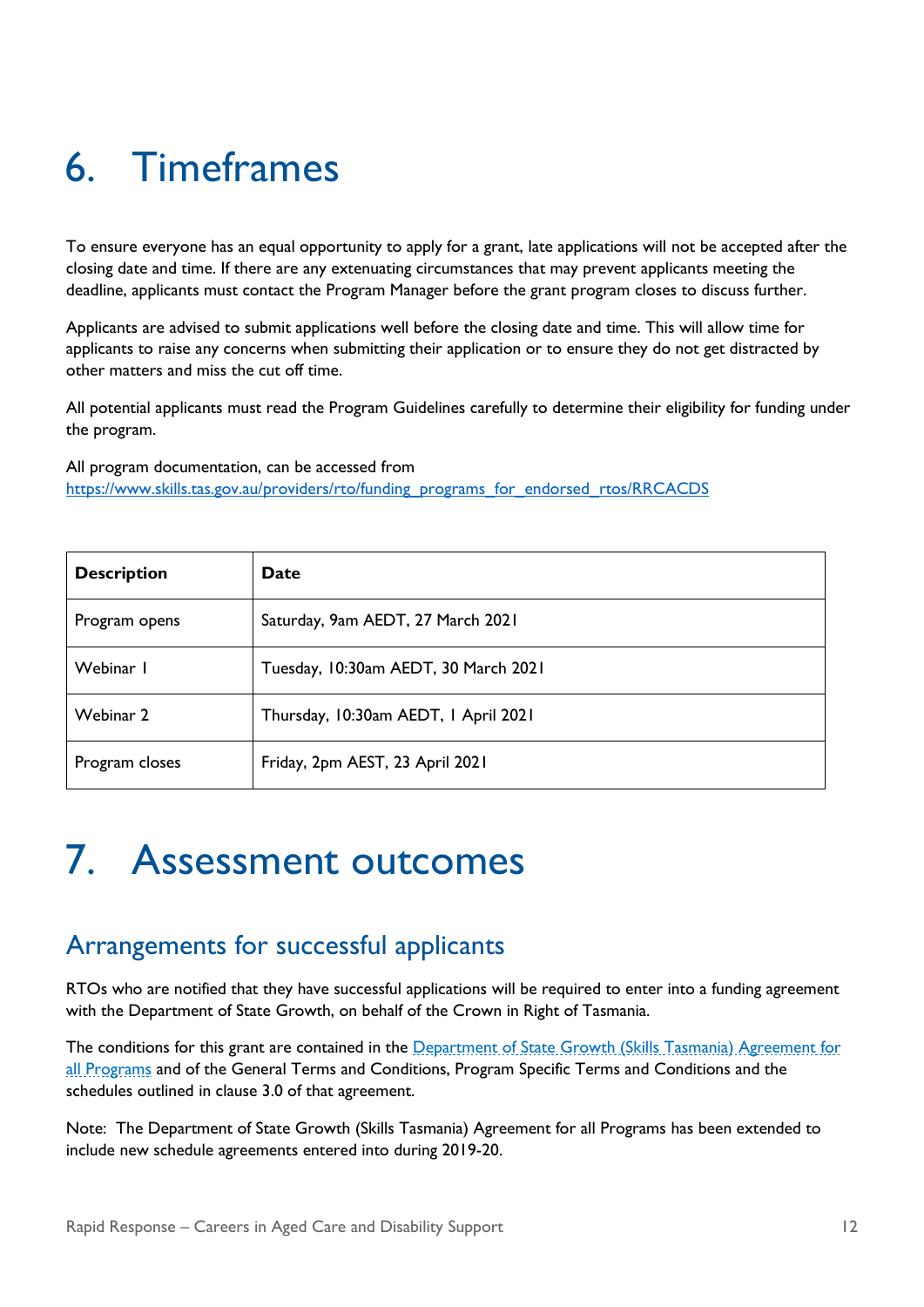### <span id="page-14-0"></span>Training commencement

It is a condition of the "Program" that training in all places must commence within 12 months of a pre-defined date. The '**training can commence from**' and '**training in all places must commence by**' will be identified in the Schedule agreement and Purchasing Contract (PCID) Report. Delivery of training cannot start earlier than that date.

These timeframes may be extended by contacting the Program Manager, providing a justification to support the request.

### <span id="page-14-1"></span>Completion of training

Most training will be completed within a four year period. However if an additional period is required RTOs are to obtain permission from the Program Manager to extend the schedule agreement.

## <span id="page-14-2"></span>8. Appealing a decision

#### <span id="page-14-3"></span>Unsuccessful applications

Applicants will be deemed unsuccessful if they cannot meet all of the eligibility requirements outlined in this guide and/or do not adequately address the assessment criteria or are ranked less competitive.

Unsuccessful applicants will be given the opportunity to receive written feedback on their application.

### <span id="page-14-4"></span>Appeals

If applicants have reason to believe that the proper process was not followed in assessment of an application, a request for review may be submitted.

Grounds for appeal are:

- 1. The persons making the decision had a direct or indirect financial interest in the outcome of the application.
- 2. The preparation of the application was affected adversely by incorrect advice provided by a staff member of Skills Tasmania at the Department of State Growth.
- 3. The persons making the recommendations discriminated against the applicant on irrelevant grounds, such as cultural, religious or linguistic background; race; gender; marital status; sexual orientation; or disability.

All requests must be in writing and should be addressed to the General Manager (Skills Tasmania), Department of State Growth, 4 Salamanca Place, Hobart TAS 7000. The request can be emailed to [GMSkillsTas@skills.tas.gov.au.](mailto:GMSkillsTas@skills.tas.gov.au) 

Your request must be received within 28 days from the date Skills Tasmania, Department of State Growth notified you of the decision about your application.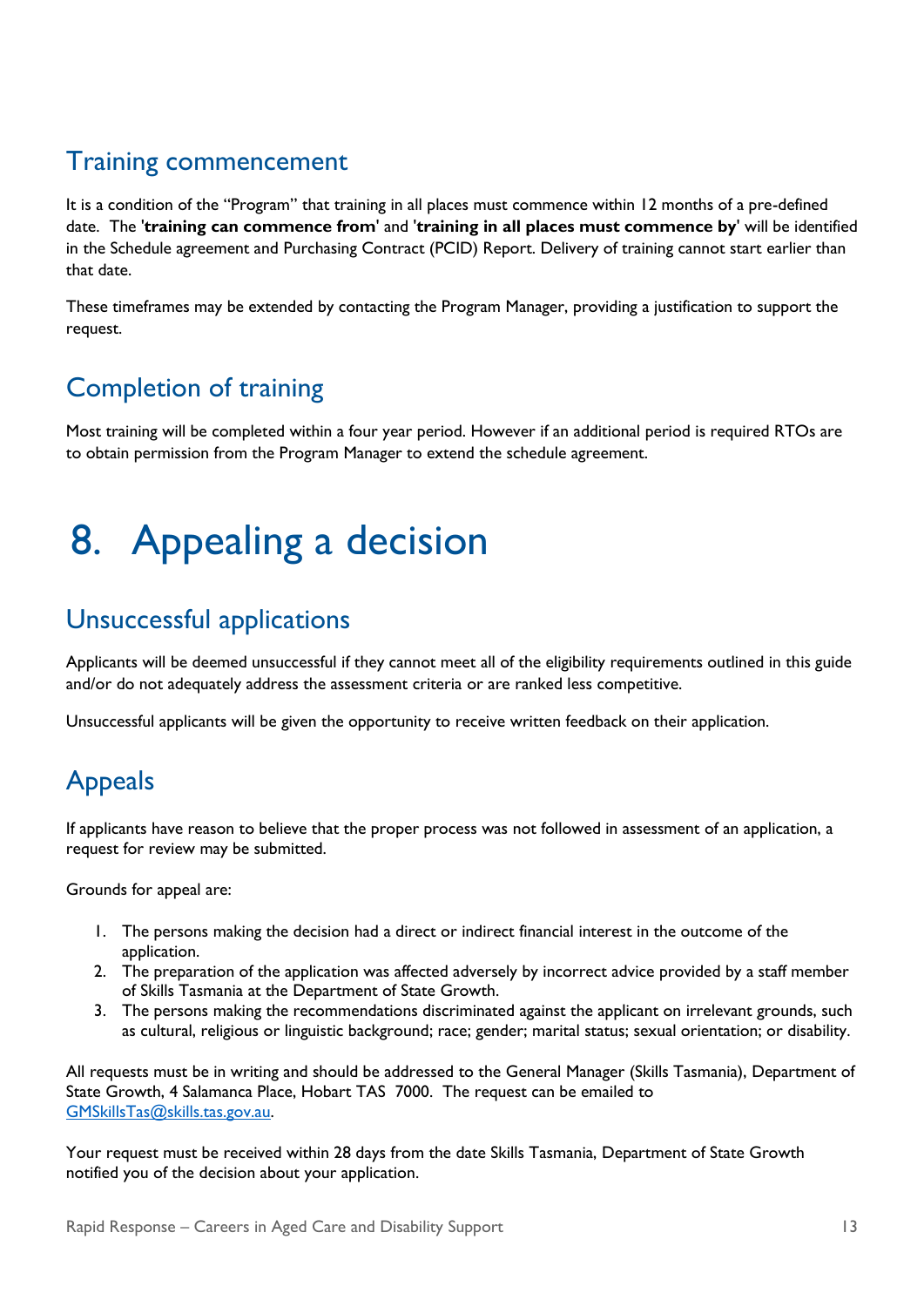## <span id="page-15-0"></span>9. Taxation and financial implications

Grants that deliver vocational education and training services under the Department of State Growth (Skills [Tasmania\) Agreement for all Programs](https://www.skills.tas.gov.au/__data/assets/pdf_file/0011/192197/2019-20_Skills_Tasmania_Agreement_Version_1.1_20190626_Final.PDF) are not subject to Goods and Services Tax (GST). For more information contact the [Australian Taxation Office.](https://www.ato.gov.au/)

### <span id="page-15-1"></span>10. Reporting and payments

#### <span id="page-15-2"></span>Reporting

RTOs with a [Department of State Growth \(Skills Tasmania\) Agreement for all Programs](https://www.skills.tas.gov.au/__data/assets/pdf_file/0011/192197/2019-20_Skills_Tasmania_Agreement_Version_1.1_20190626_Final.PDF) ("Agreement") are required to report learner activity data to Skills Tasmania on a quarterly basis.

The learner activity data submitted by the RTO must be in accordance with the Australian Vocational Education and Training Management Information Statistical Standard (AVETMISS).

#### <span id="page-15-3"></span>Payments

A Schedule of Purchased Training Programs is an attachment to the Agreement. The Schedule details the programs and any special conditions related to the Program and the successful applications and must be signed by both parties to be considered an executed component of the Agreement. The details within the schedules will be used to enter the payment details into the payment system "Laurel".

Payments to Registered Training Organisations (RTOs) are based on the submission of validated learner activity data submitted by the RTO to Skills Tasmania.

Details on payment arrangements can be found in made under Section 1.2 AVETMISS Payments, Reporting and VET Research and Evaluation in the Agreement.

### <span id="page-15-4"></span>11. Confidentiality

The Tasmanian Government may use and disclose the information provided by applicants for the purposes of discharging its respective functions under the Program Guidelines and otherwise for the purposes of the program and related uses.

The department may also:

- 1. Use information received in applications for any other departmental business.
- 2. Use information received in applications and during the performance of the project for reporting.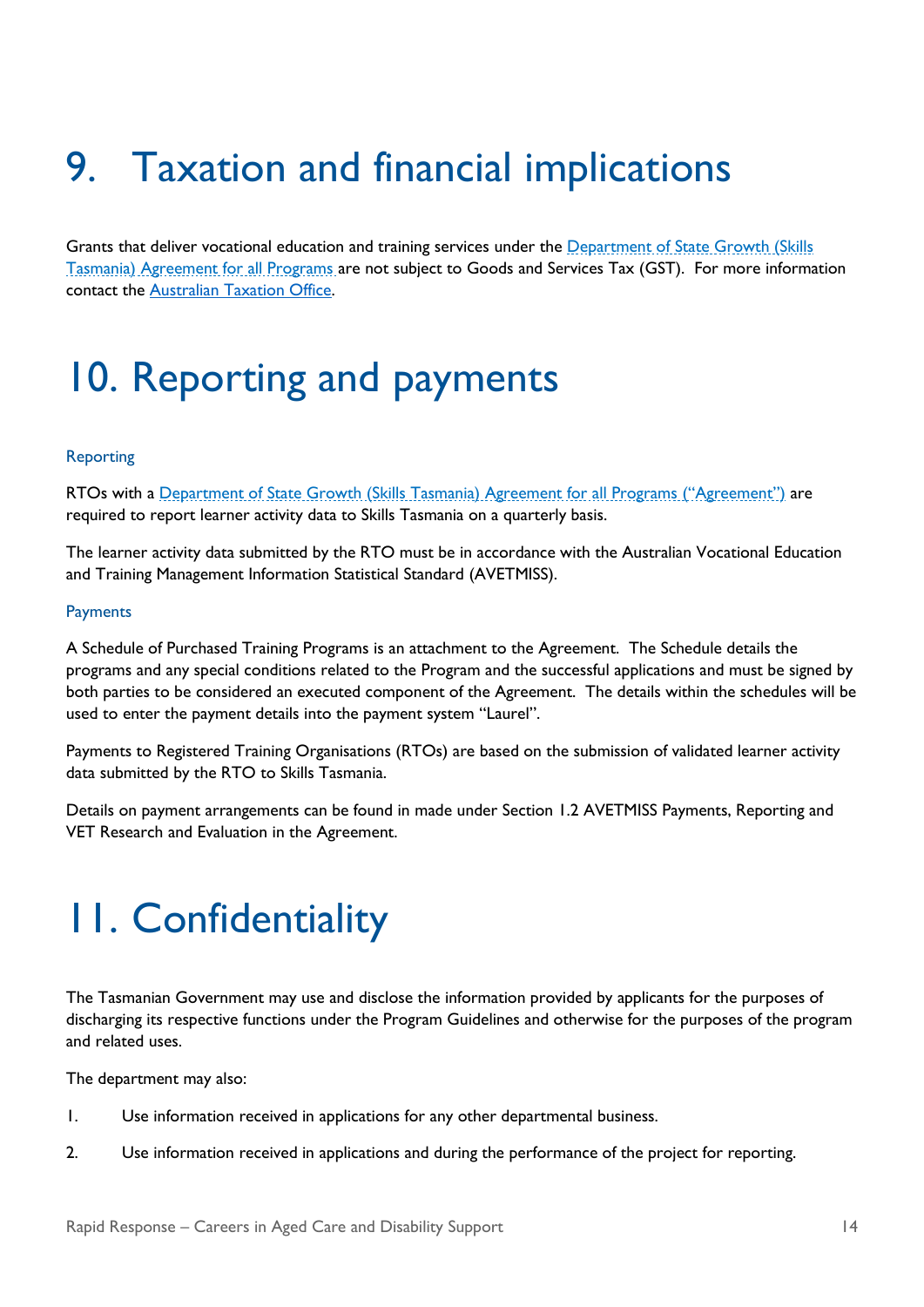## <span id="page-16-0"></span>12. Administration and contact details

The program will be administered by Skills Tasmania, Department of State Growth on behalf of the Crown in the Right of Tasmania. Contact with the department for any of the following reasons can be directed to the Program Manager: adultlearningfund@skills.tas.gov.au or (03) 6165 6012.

- Further information or advice on the program
- Assistance in making an application
- Further feedback on the decision of the application

#### <span id="page-16-1"></span>Important note

All applicants must take care to provide true and accurate information. Any information that is found to be false or misleading may result in action being taken and grant funds, if already provided, will be required to be repaid to the department.

### <span id="page-16-2"></span>13. Publicity of grant assistance

The Department of State Growth disburses public funds and is therefore accountable for the distribution of those funds. As part of the accountability process, the department may publicise the level of financial assistance, the identity of the recipient, the purpose of the financial assistance, and any other details considered by the department to be appropriate.

The names of successful RTO applicants and the training programs approved for each RTO will be made publicly available on the Program website [https://www.skills.tas.gov.au/providers/rto/funding\\_programs\\_for\\_endorsed\\_rtos/RRCACDS.](https://aus01.safelinks.protection.outlook.com/?url=https%3A%2F%2Fwww.skills.tas.gov.au%2Fproviders%2Frto%2Ffunding_programs_for_endorsed_rtos%2FRRCACDS&data=04%7C01%7Cdebra.doherty%40skills.tas.gov.au%7Ce231a632a7b8464a1f0b08d8cd871c12%7C64ebab8accf44b5ca2d32b4e972d96b2%7C0%7C0%7C637485327458905832%7CUnknown%7CTWFpbGZsb3d8eyJWIjoiMC4wLjAwMDAiLCJQIjoiV2luMzIiLCJBTiI6Ik1haWwiLCJXVCI6Mn0%3D%7C1000&sdata=xhVSQUbvyKzJ%2Ff2rRAvVbL30q47ZB8HcnKf87QpMSpg%3D&reserved=0)

### <span id="page-16-3"></span>14. Right to information

Information provided to the Department of State Growth may be subject to disclosure in accordance with the *Right to Information Act 2009*.

### <span id="page-16-4"></span>15. Personal information protection

Personal information will be managed in accordance with the *Personal Information Protection Act 2004*. This information may be accessed by the individual to whom it related, on request to the Department of State Growth. A fee for this service may be charged.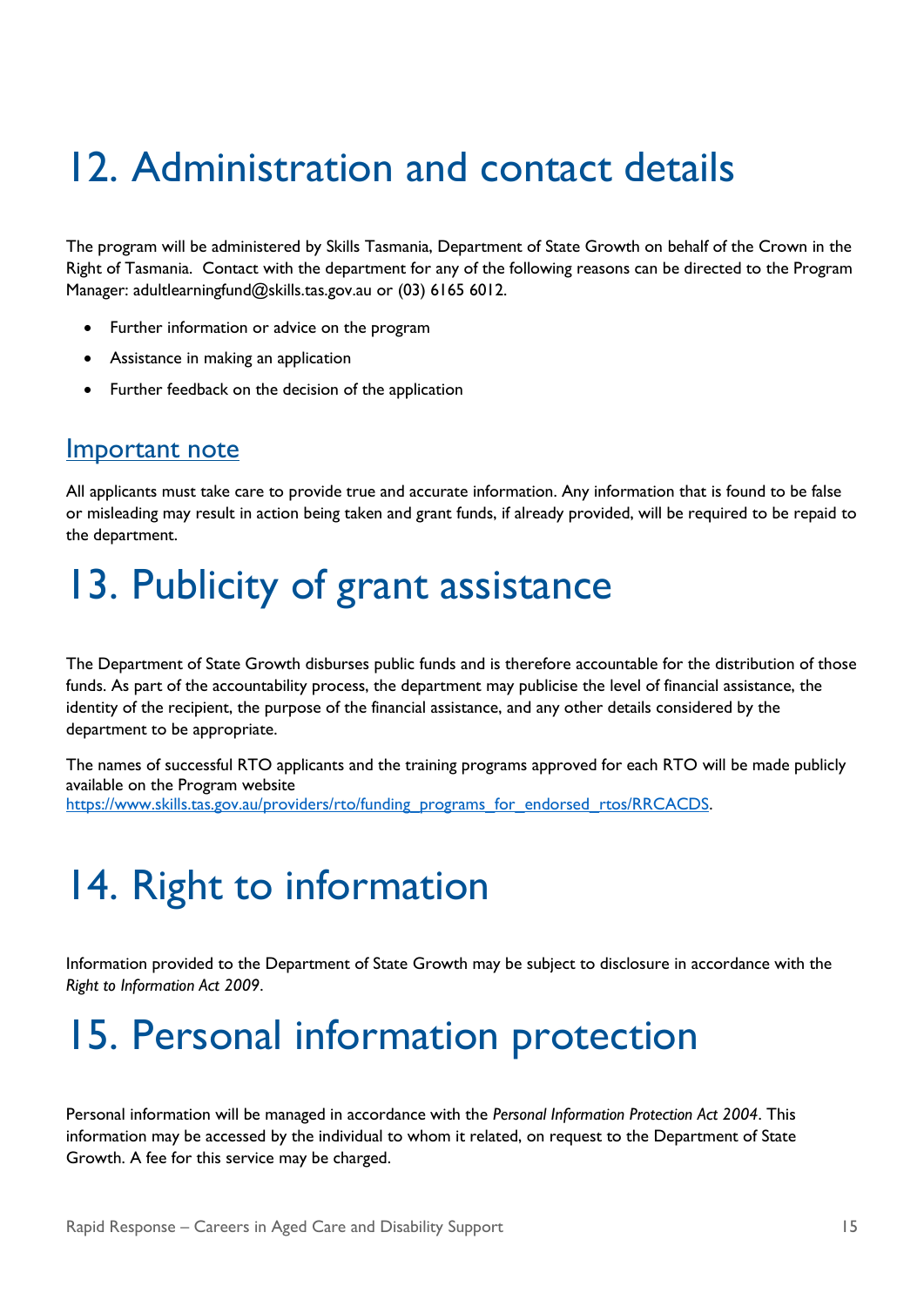## <span id="page-17-0"></span>16. Disclosure

The following applies to all successful applicants:

- Despite any confidentiality or intellectual property right subsisting in the grant funding agreement or deed, a party may publish all or any part of the grant funding agreement or deed without reference to another party.
- Nothing in this item 15. Disclosure, derogates from a party's obligations under the Personal Information Protection Act 2004 (Tas) or the Privacy Act 1988 (Cwlth).

## <span id="page-17-1"></span>17. Disclaimer

Although care has been taken in the preparation of this document, no warranty, express or implied, is given by the Crown in Right of Tasmania, as to the accuracy or completeness of the information it contains. The Crown in Right of Tasmania accepts no responsibility for any loss or damage that may arise from anything contained in or omitted from or that may arise from the use of this document, and any person relying on this document and the information it contains does so at their own risk absolutely. The Crown in Right of Tasmania does not accept liability or responsibility for any loss incurred by an applicant that are in any way related to the program.